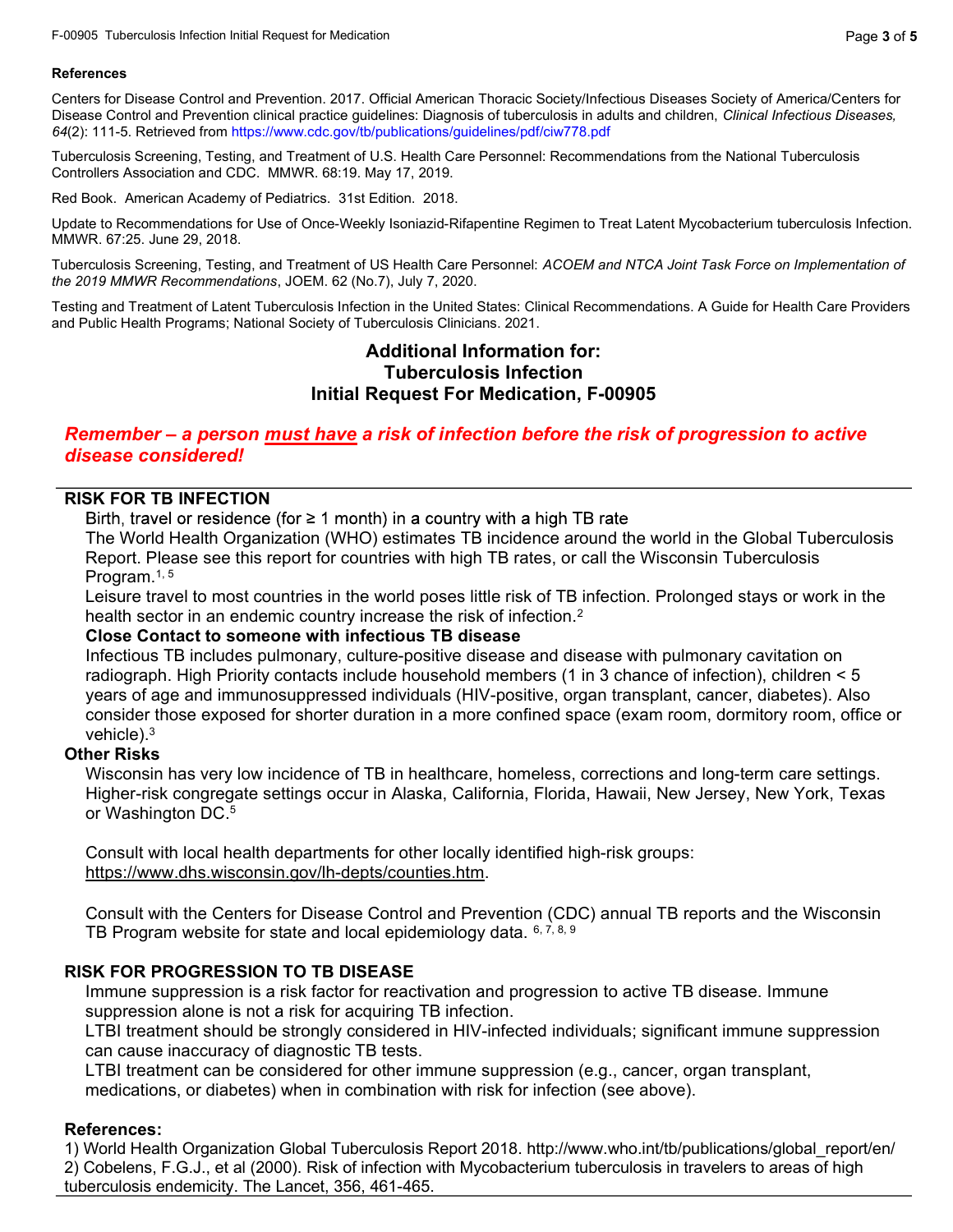3) CDC. Guidelines for the investigation of contacts of persons with infectious tuberculosis: recommendations from the National Tuberculosis Controllers Association and CDC. MMWR 2005; 54(No. RR-15).

4) Lewinsohn, D. et al. Official American Thoracic Society/Infectious Diseases Society of America/CDC Clinical Practice Guidelines: Diagnosis of tuberculosis in adults and children. Clinical Infectious Diseases, 2017; 62(2):111- 115.

5) Wisconsin Tuberculosis Program. https://www.dhs.wisconsin.gov/tb/index.htm. Phone: 608-261-6319.

6) CDC. Reported Tuberculosis in the United States. https://www.cdc.gov/tb/statistics/

7) CDC. Guidelines for preventing the transmission of Mycobacterium tuberculosis in health-care settings, 2005. MMWR 2005; 54(No. RR-17).

8) CDC. Tuberculosis screening, testing, and treatment of U.S. health care personnel: Recommendations from the National Tuberculosis Controllers Association and CDC, 2019. MMWR 2019: 68(No. 19).

9) CDC. Prevention and control of tuberculosis in correctional facilities: Recommendations from CDC. MMWR 2006; 55(No. RR-9).